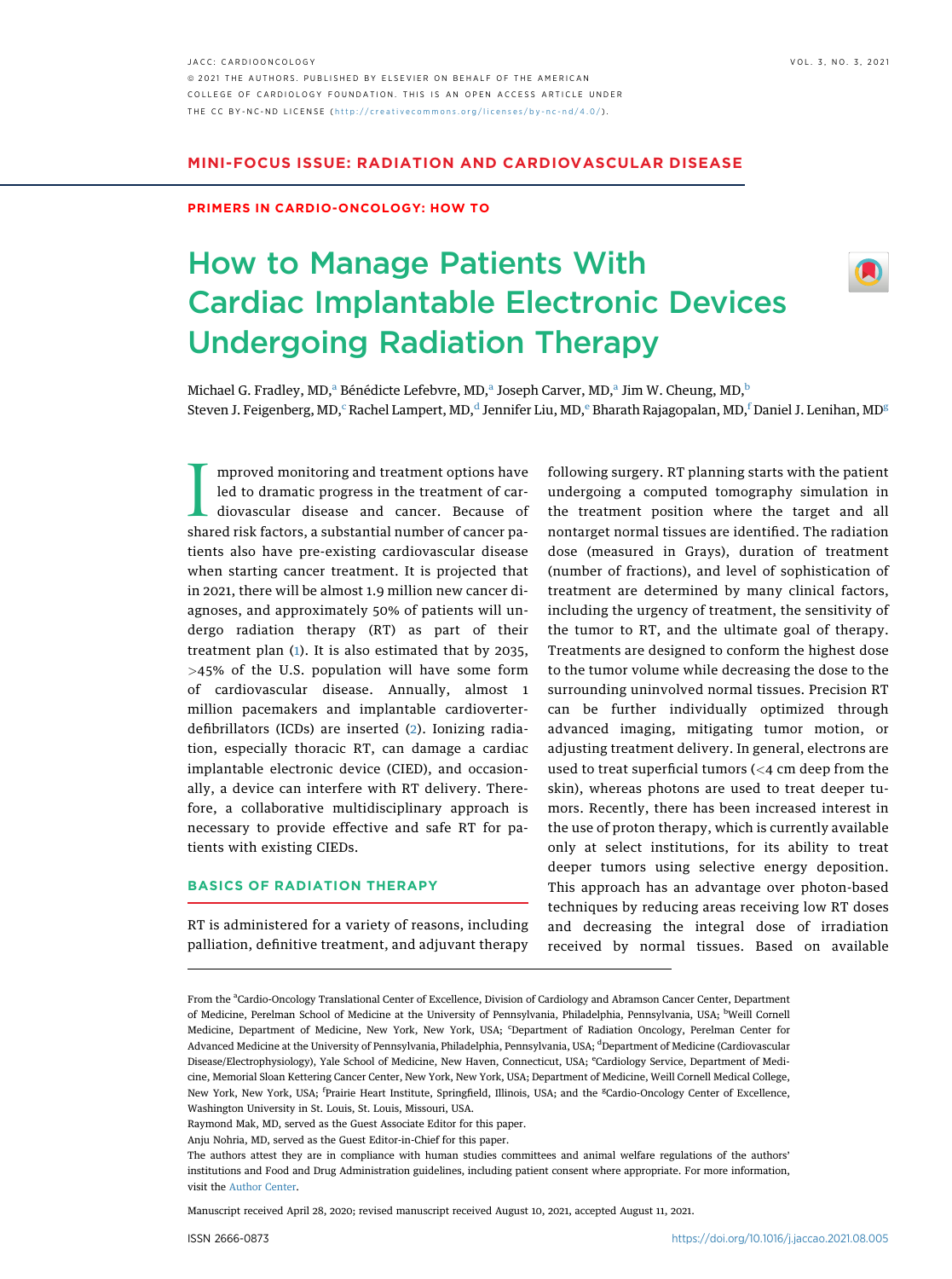### ABBREVIATIONS AND ACRONYMS

CIED = cardiac implantable electronic device

ICD = implantable cardioverter-defibrillator

RT = radiation therapy

clinical data, protons display promising outcomes and toxicity profiles for several neoplasms, including intrathoracic malignancies. When a patient has a CIED, RT planning should ensure that no radiation beam is directed at or through the device to minimize the absorbed dose. Another important issue during RT is the occurrence of nuclear reactions within the linear accelerator causing neutron contamination, which is especially damaging to CIEDs ([3\)](#page-4-2). This occurs with increasing energy photons (>10 MV) and electrons (>20 MeV) or

with proton therapy  $(4-6)$  $(4-6)$ .

## CASE

A 68-year-old man with left upper lobe non–small-cell lung cancer was to receive RT as part of his treatment plan. He had a history of hypertension and complete heart block requiring dual-chamber pacemaker placement in the left upper chest. Prior interrogations showed 100% ventricular pacing, with the battery approaching the elective replacement interval in 6 months. Cardio-oncology consultation was requested for device management during RT.

DEVICE MANAGEMENT BEFORE STARTING RT. Radiation oncologists should work with a cardiologist familiar with CIEDs, most often an electrophysiologist, when developing a treatment plan. This can often be completed via e-consults or telehealth if the institution RT does not have an onsite cardiologist or electrophysiologist. In all patients, before initiating therapy, a complete cardiovascular history should be obtained including CIED type, with review of the most recent device interrogation or remote transmission noting the device's lower rate limit. It is advisable to turn off the rate-responsive settings to avoid the possibility of RT-induced changes in the upper sensor rate ([7](#page-4-4)). A follow-up evaluation is recommended with any changes in the patient's clinical situation.

It is essential to determine patient-specific risk before initiating RT ([Figure 1](#page-2-0)). Although current guidelines and recommendations have a 3-tier system of low, intermediate, or high risk, we often use a simplified approach, categorizing patients as either low or high risk. In our view, this streamlines decision making, particularly when onsite cardiology or electrophysiology consultation is not available, because the majority of recommendations for intermediate-risk patients overlap with those categorized as high risk. Patients with high-risk features require close monitoring of device function during radiation.

To assess the risk, a multidisciplinary team should consider each of the following questions [\(4](#page-4-3),[5](#page-4-5),[7](#page-4-4),[8](#page-4-6)):

- Is the device a pacemaker or ICD?
	- $\circ$  ICDs are more sensitive to ionizing radiation than pacemakers and are considered higher risk for malfunction because of the increased amount of boron in the internal circuitry ([6](#page-4-7)). In addition, an elevated RT dose rate can lead to oversensing and inappropriate ICD shocks, with dose rates of <0.01 Gy/min considered low risk.
- Is the patient pacemaker dependent?
	- $\circ$  Pacemaker dependency (defined as a lack of spontaneous ventricular activity or intrinsically low heart rate that is not clinically tolerated) is considered a high-risk scenario, given the potential for RT to interfere with pacing leading to asystole. For all patients, particularly those with cardiac resynchronization therapy, it is important to assess underlying rhythm and pacemaker dependency.
- What is the absorbed dose to the device?
	- o The medical physicist should estimate the absorbed dose to the device as part of treatment planning. In general, risk to the device is increased when the absorbed dose exceeds 5 Gy, which primarily occurs when the planned target for radiotherapy includes the thorax, neck, or proximal upper extremity. In general, the dose to the device is  $\langle 2 \rangle$  Gy if the radiation field is  $\geq$ 5 cm away from the device.
- What is the planned energy of the RT?
	- o Radiation energies that lead to neutron contamination are the most likely to damage devices even when directed at distant sites below the diaphragm. Photon energy of >10 MV, electron energy of >20 MeV, and proton therapy are considered high risk for device malfunction because of the potential for neutron contamination, even if the absorbed dose is relatively low.

Device relocation should be considered only when the CIED position affects adequate delivery of RT, such as when the tumor is directly posterior to the device. CIED relocation can be associated with complications including infection, especially if lead revision is necessary. Moreover, because CIED malfunction primarily occurs with neutron contamination, moving the device to the contralateral side is not necessarily protective because neutrons can penetrate significant distances ([3](#page-4-2)). Limited data are available regarding RT risk to subcutaneous cardiac devices or leadless pacemakers; device manufacturer instructions should be followed. Finally, this is an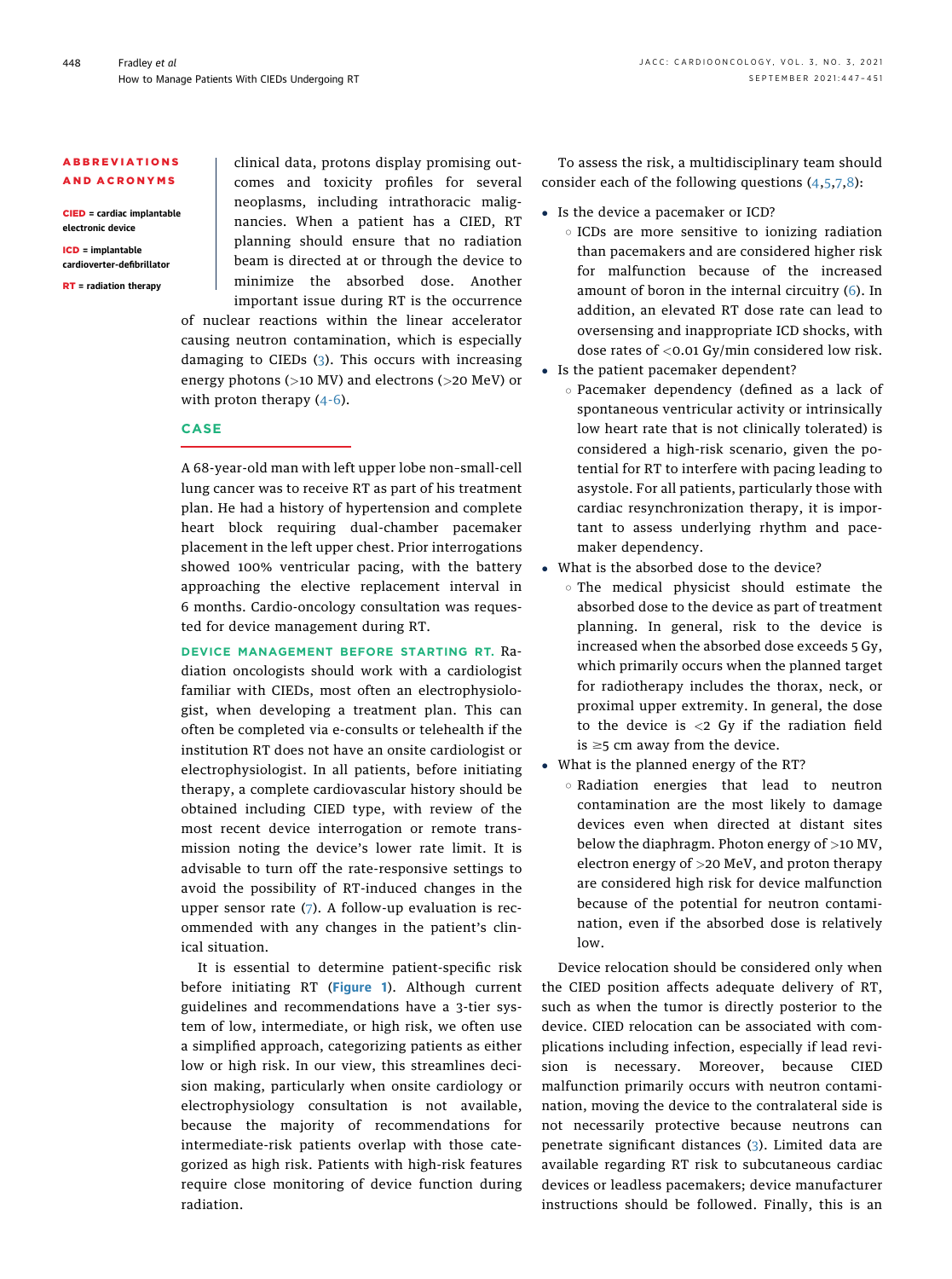<span id="page-2-0"></span>

opportunity for shared decision making about permanent device deactivation or removal, with a focus on the patient's goals of care and cardiovascular and oncologic prognoses.

## CASE CONTINUED

Based on multidisciplinary conversations, the patient was considered high risk for adverse events should device malfunction occur during RT, given the lack of intrinsic ventricular activity. The pulse generator was outside of the direct treatment field and would not impede delivery of RT to the tumor. As such, device

relocation was not necessary. The pacemaker was interrogated before the first treatment, and baseline parameters were recorded.

DEVICE MONITORING DURING RT. Device malfunction during RT can be classified as either soft errors (those affecting device software) or hard errors (those affecting device hardware). Although device malfunction during RT is rare, soft errors occur more frequently than hard errors. Soft errors include power-on reset or reversion to backup factory settings, temporary increased sensor or pacing rate, temporary oversensing, or inappropriate ICD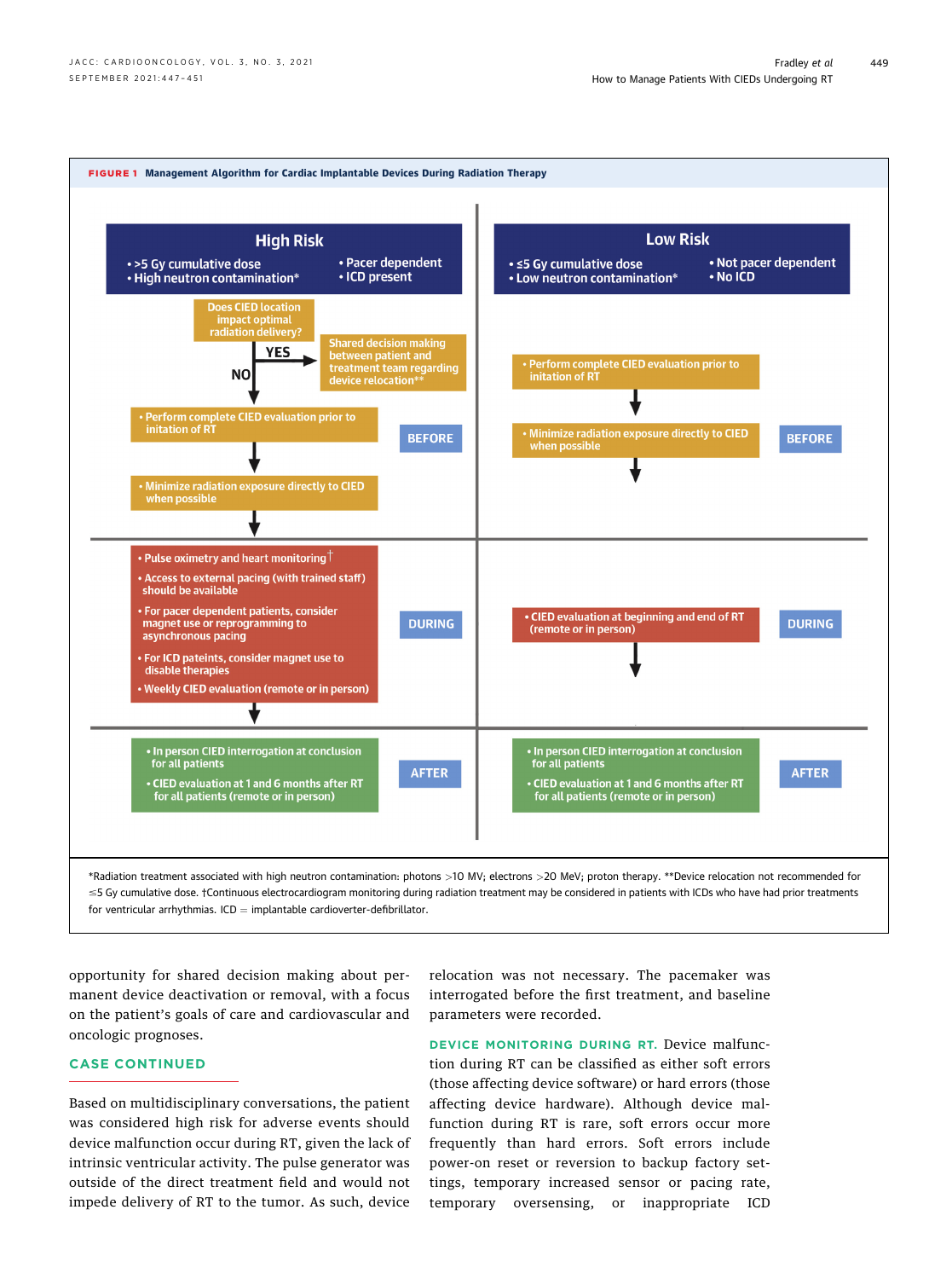operation. Hard errors comprise complete device failure and early battery depletion resulting in permanent damage, ultimately requiring device replacement [\(4](#page-4-3),[7](#page-4-4)).

During RT, staff should be able to directly visualize and communicate with all patients throughout the entirety of treatment. Data are lacking on the need and benefit of magnets or reprogramming of pacemakers or ICDs during thoracic RT. Although device manufacturer instructions suggest device reprogramming if the device is in close proximity to the radiation beam, professional societies differ in their recommendations [\(4](#page-4-3),[5](#page-4-5),[7](#page-4-4)[,8](#page-4-6)). Patients in whom magnets or reprogramming may be considered include those who are pacer dependent, those whose device battery is nearing end-of-life, or those with ICDs. In addition, higher-risk patients should have continuous heart rate monitoring via pulse oximetry with immediate access to a 12-lead electrocardiography machine, external pacing, and defibrillation devices, as well as advanced cardiac life support/cardiopulmonary resuscitation–trained personal should an emergency arise. Continuous electrocardiographic monitoring during RT is not generally necessary but may be considered in patients with ICDs who have had prior treatments for ventricular arrhythmias.

Current consensus statements [\(4](#page-4-3)) recommend weekly CIED evaluations for patients undergoing treatment associated with neutron contamination and pacemaker-dependent patients ([Figure 1](#page-2-0)). For most devices, remote monitoring may permit complete evaluation, which would obviate the need for additional clinic visits. Remote transmission can be sent manually, as well as automatically based on prespecified alerts indicating ICD therapies or potential lead or device malfunction. In general, the use of remote monitoring systems has been shown to improve clinical outcomes and patient satisfaction for patients with CIEDs. It is our opinion that remote monitoring should be used as much as possible, with in-person evaluations reserved for patients not enrolled in remote monitoring services or those in whom malfunction is identified.

## CASE CONTINUED

On treatment day 1, standard audiovisual and pulse oximetry monitoring was initiated, and a magnet was placed over the device during RT. The patient had no arrhythmias, and the device was interrogated post-RT with no change from baseline parameters. He completed all planned fractions with the magnet in place during RT without any cardiac events. The device was interrogated in person at RT completion, with remote transmissions reviewed at 1 and 6 months post-RT without any change from baseline parameters.

DEVICE MONITORING AFTER COMPLETION OF RT. At the conclusion of RT, a complete in-person evaluation of the CIED is warranted for all patients, regardless of the type, location, dose, or energy of the radiation ([4\)](#page-4-3). Additionally, remote CIED evaluation at 1 month and 6 months following RT should be performed ([Figure 1](#page-2-0)) [\(3,](#page-4-2)[7](#page-4-4)). Although CIED malfunction is very rare and usually not clinically significant, oversensing, pacing threshold change, lead impedance change, premature battery depletion, and electrical/ power-on reset can occur. Current data suggest that the likelihood of late CIED malfunction following RT is very low. In one retrospective study of 215 patients with CIEDs undergoing RT, no delayed malfunctions were directly attributed to RT ([9](#page-4-8)).

In addition to the potential late effects of RT on CIED function, changes to the skin and underlying tissue exposed to RT can have implications for device generator changes, upgrades, revisions, or reimplantation if the surgical site lies within or is in close proximity to the treated area. Cellular depletion, microvascular changes, and cytokine and growth factor dysregulation during the delivery of RT can then lead to long-term effects of fibrosis and impaired wound healing [\(10](#page-4-9)). Whether or not the late effects of RT result in increased risks of CIED infection or other complications merits investigation.

### CONCLUSIONS

Although damage to CIEDs is infrequent, pacemaker dependency, the presence of an ICD, exposure to neutron contamination, and increased absorbed dose because of proximity of the device to the radiation field warrant enhanced monitoring during and after therapy. In general, these higher-risk patients should have pulse oximetry monitoring in addition to standard audiovisual monitoring and magnet application during RT and routine weekly device interrogations (in person or via remote monitoring). A multidisciplinary approach with radiation oncologists, cardiooncologists, and electrophysiologists is necessary to ensure the safety of patients with CIEDs receiving RT.

#### FUNDING SUPPORT AND AUTHOR DISCLOSURES

Dr Fradley has received a research grant from Medtronic and consulting fees from Takeda and Abbott. Dr Cheung has received consulting/honoraria from Abbott, Biotronik, and Boston Scientific and fellowship grant support from Abbott, Biotronik, Boston